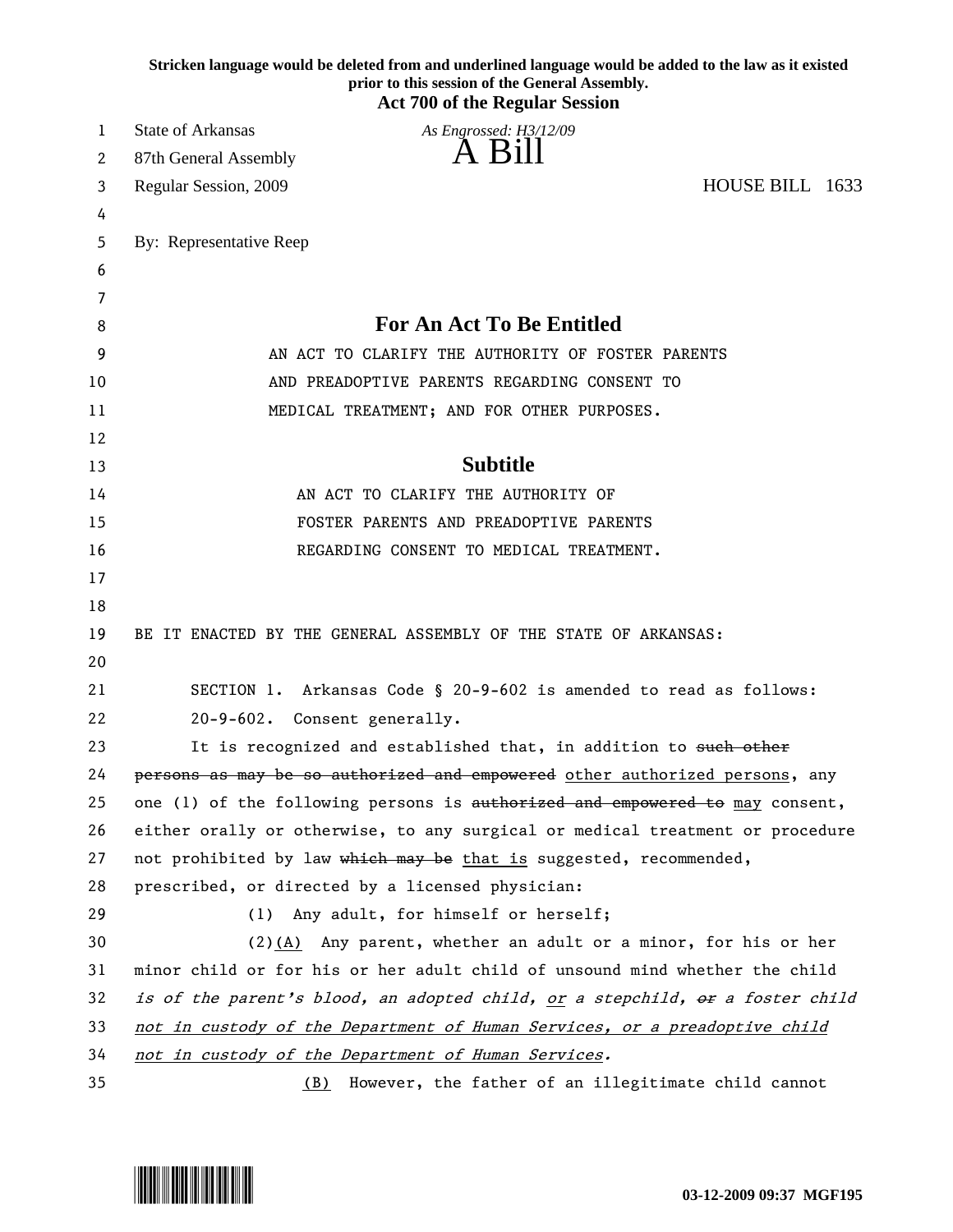1 consent for the child solely on the basis of parenthood; 2 (3) Any married person, whether an adult or a minor, for himself 3 or herself; 4 (4) Any female, regardless of age or marital status, for herself 5 when given in connection with pregnancy or childbirth, except the unnatural 6 interruption of a pregnancy; 7 (5) Any person standing in loco parentis, whether formally 8 serving or not, and any guardian, conservator, or custodian, for his or her 9 ward or other charge under disability; 10 (6) Any emancipated minor, for himself or herself; 11 (7) Any unemancipated minor of sufficient intelligence to 12 understand and appreciate the consequences of the proposed surgical or 13 medical treatment or procedures, for himself or herself; 14 (8) Any adult, for his or her minor sibling or his or her adult 15 sibling of unsound mind; 16 (9) During the absence of a parent so authorized and empowered, 17 any maternal grandparent and, if the father is so authorized and empowered, 18 any paternal grandparent, for his or her minor grandchild or for his or her 19 adult grandchild of unsound mind; 20 (10) Any married person, for a spouse of unsound mind; 21 (11) Any adult child, for his or her mother or father of unsound 22 mind; and 23 (12) Any minor incarcerated in the Department of Correction or 24 the Department of Community Correction, for himself or herself $-$ ; and 25 (13)(A) Any foster parent or preadoptive parent for a child in 26 custody of the Department of Human Services in: 27 (i)(a) Emergency situations. 28 (b) As used in this subdivision, "emergency 29 situation" means a situation in which, in competent medical judgment, the 30 proposed surgical or medical treatment or procedures are immediately or 31 imminently necessary and any delay occasioned by an attempt to obtain a 32 consent would reasonably be expected to jeopardize the life, health, or 33 safety of the person affected or would reasonably be expected to result in 34 disfigurement or impaired faculties; 35 (ii) Routine medical treatment; 36 (iii) Ongoing medical treatment;